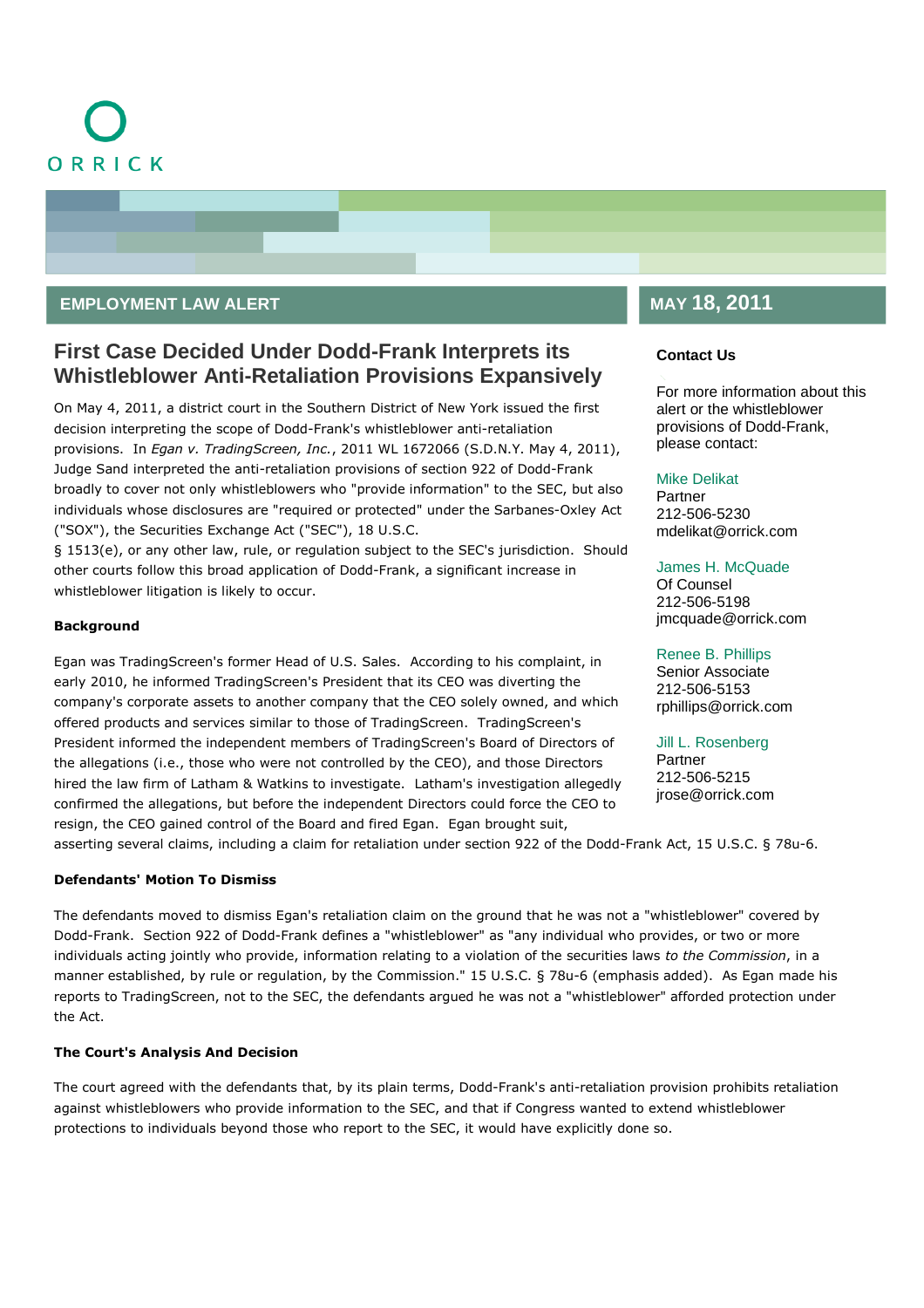# ORRICK



But the court then looked at  $\S 78u-6(h)(1)(A)$  and noted that, in addition to protecting lawful acts done by the whistleblower to provide information or testimony to the SEC, sub-section 78u-6(h)(1)(A)(iii) protects whistleblower disclosures that are required or protected under: (1) the Sarbanes-Oxley Act; (2) the Securities Exchange Act; (3) 18 U.S.C. § 1513(e); and (4) any other law, rule, or regulation subject to the jurisdiction of the Commission.

The court determined that this created a contradiction in the statute, as "a literal reading of the definition of the term 'whistleblower'…requiring reporting to the SEC, would effectively invalidate…the protection of whistleblower disclosures that do not require reporting to the SEC."

The court then determined that "the contradictory provisions of the Dodd-Frank Act are best harmonized by reading 15 U.S.C. § 78u-6(h)(1)(A)(iii)'s protection of certain whistleblower disclosures not requiring reporting to the SEC as a narrow exception to 15 U.S.C. § 78u-6(a)(6)'s definition of a whistleblower as one who reports to the SEC."

Thus, under the court's reading of the statute, a plaintiff asserting a Dodd-Frank retaliation claim must *either*:

allege that his information was reported to the SEC, *or* that his disclosures fell under the four categories of disclosures delineated by 15 U.S.C. § 78u-6(h)(1)(A)(iii) that do not require such reporting: those under the Sarbanes-Oxley Act, the Securities Exchange Act, 18 U.S.C. § 1513(e), or other laws and regulations subject to the jurisdiction of the SEC.

Egan attempted to rely on two of the four categories of disclosures under 15 U.S.C. § 78u-6(h)(1)(A)(iii) in support of his retaliation claim. First, he claimed that his reporting to TradingScreen was protected by SOX. The court rejected this argument because TradingScreen is a privately held company, and SOX's protections only apply to employees of publicly traded companies or those required to file reports under section 15(d) of the Securities Exchange Act. Thus, Egan's reporting was not "required or protected" under SOX. Second, Egan claimed that his reporting was protected by 18 U.S.C. § 1513(e), which is a criminal statute prohibiting retaliation for reporting federal offenses to federal law enforcement officers. The court rejected this argument because Egan's complaint did not allege that he made a report to federal law enforcement officers other than the SEC, as described below.

Finally, Egan claimed that he "provided information" to the SEC by initiating the inquiry into the CEO's malfeasance and disclosing information to Latham & Watkins in interviews, which, upon information and belief, Latham & Watkins then reported to the SEC. Egan argued that these actions amounted to "jointly" providing information to the SEC with Latham & Watkins. The defendants countered that, to be protected under Dodd-Frank, a whistleblower must personally provide information directly to the Commission.

The court rejected the defendants' argument and chose to broadly interpret Dodd-Frank's anti-retaliation provision to conclude that Egan "adequately alleged that he acted jointly with the Latham & Watkins attorneys, in an effort to provide information to the SEC regarding [the CEO's] alleged misconduct." Egan had not, however, adequately alleged that Latham & Watkins *actually* reported the CEO's alleged misconduct to the SEC, so the court dismissed the claim without prejudice, giving Egan the opportunity to amend his complaint to include such factual allegations.